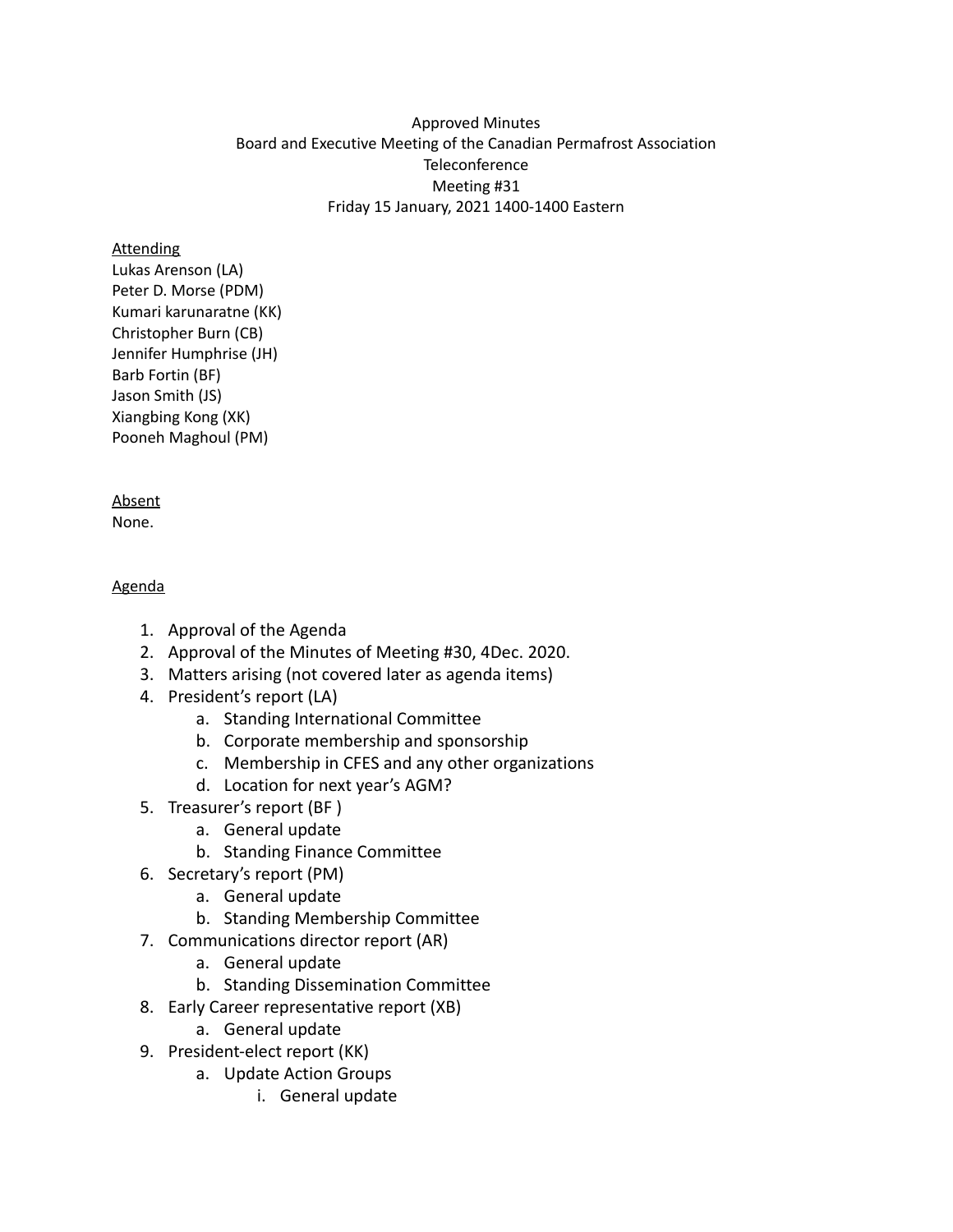- b. Update from AL to restart process to set up charitable arm?
- c. Standing Linkages Committee
- 10. Any other business

## Action items

LA: Reach out to Standing International Committee

LA: Corporate membership policy

LA: Reach out to Ryley that we are open to coordinating a virtual AGM together.

BF: Pay GST for 4th quarter of 2020

PDM: Post minutes from 2020 to website

KK: To propose a northern membership council to Phil Bonnaventure

KK: Follow up with Mark Kronk.

JH: Contact AR and gain access to social media accounts and discuss profiles in the newsletter

CB: Follow up with Chantal Lemieux

LA: Follow up with Cathy Wilson, new president of USPA about webinar series

PDM: Set up a mailbox in Ottawa

PDM: Add discussion of Awards to next meeting agenda

JH: Look into posting AGM presentations on the website

# Minutes

- 1. Approval of the Agenda
	- a. LA: Any other items?
	- b. PM: Add Post office box.
	- c. LA: I'll talk about the webinar series
	- d. No more discussion
	- e. Vote: Unanimously approved
- 2. Approval of the Minutes of Meeting #30, 4Dec. 2020.
	- a. LA: Any discussion?
	- b. None
	- c. Vote: Unanimously approved
- 3. Matters arising (not covered later as agenda items)
	- a. Post office box discussion moved to any other business
- 4. President's report (LA)
	- a. Will keep it short
	- b. Standing International Committee
		- i. Still need to reach out. Started.
	- c. Corporate membership and sponsorship
		- i. On my to do list, to draft, or revisit our corporate membership. Need to consider aspects of new corporate membership requests.
	- d. Membership in CFES and any other organizations
		- i. We will still wait for CFES to have their board meeting, and so see if they accept our application, and our membership fee. Same for Canadian chapter of IHS. This activity will get rolled into the standing committee. These can take time.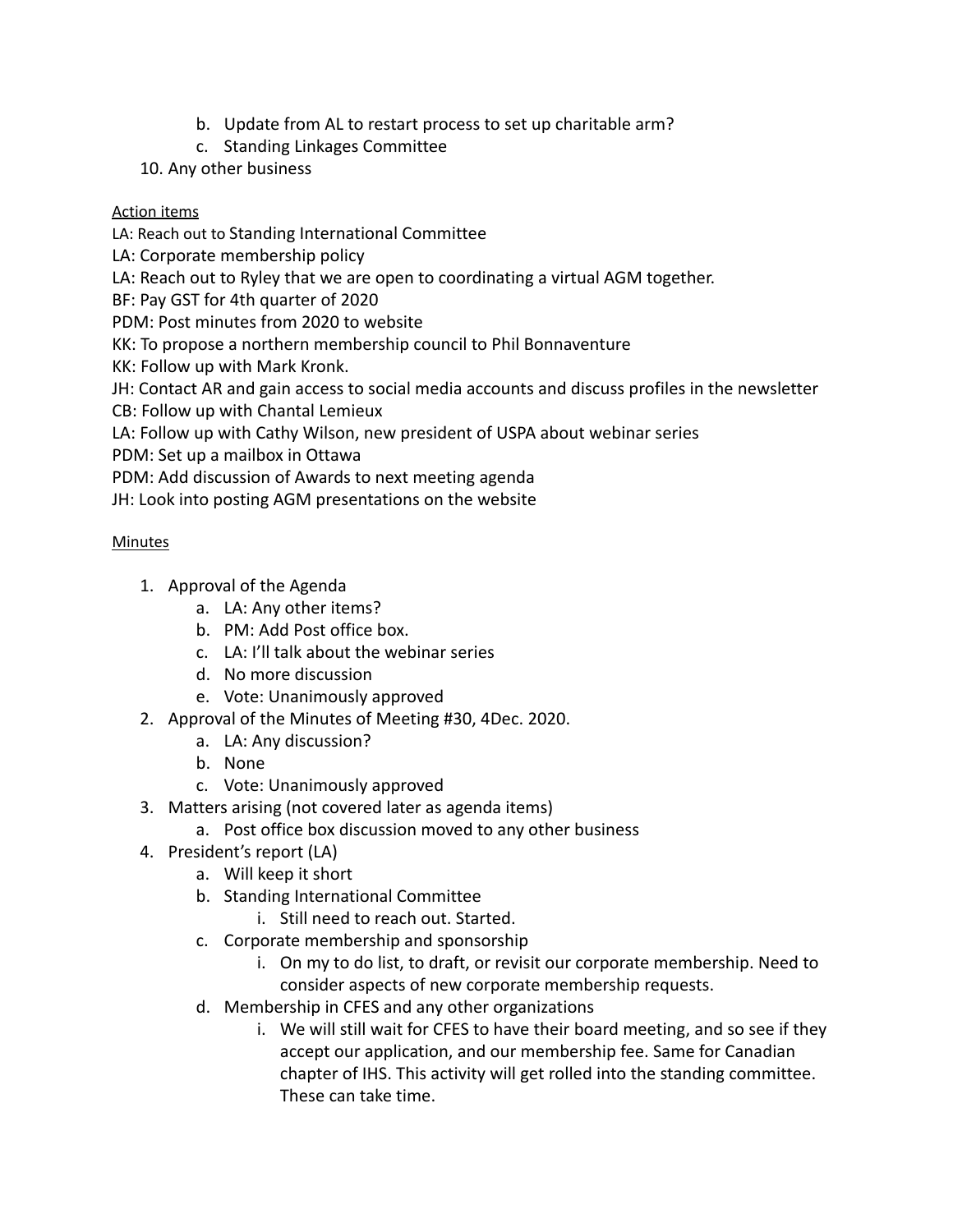- e. Location for next year's AGM?
	- i. As we discussed in December, I think that we need to make the statement that we will have an online meeting. We may be able to travel in the south in November, but doubtful in the north. Let's plan on virtual, and then see if we can meet. Discussion?
	- ii. CB: Yesterday I had an exchange with Ryley Beddoe. She is organizing the AGM for PermafrostNet 2021. She said that PermafrostNet and CPA collaboration was a great success in November, and if it is not broeken, dont fix it. She seemed keen on a combined meeting again. It seems to be a good thing as it keeps things focused. We need to be aware that the USPA has moved the RCOP to the fall. We need to think about timing. Short sighted to have the CPA meeting a week after the USPA meeting. An issue for all. The US moved the meeting, and told the IPA this is what they are going to do. They were going to have it in July, but this was before some of the political situations that have popped up, and the issue with vaccinations.
	- iii. LA: Surprised that they moved the dates, but understand the move to virtual.
	- iv. CB: They have a good number of papers for the proceedings. Struck me that they might want more time.
	- v. PM: I totally agree that a virtual meeting is the way to go.
	- vi. LA: Action. Reach out to Ryley that we are open to coordinating a virtual AGM together.
- 5. Treasurer's report (BF )
	- a. General update
		- i. Membership and renewal. 174 members. 103 paid. 41% still need to renew. 39 EC of 71. 16 lifetime, 5 new. 42 renewed of 76 regular. 3 of 5 CG, 2 of 3 IG, IS 1 of 2, and 1 community member. 1 new IG: GNWT Geological Survey. 1 new reg member. 1 new EC. 3 new combined memberships with CGS. 3 members also tried to renew, but didn't get the code to enter on the website.
		- ii. Some new members didn't have billing information in Membee. The forms are not super clear for some people, so JH and I are working on clearing up the form. Working with Membee and JH on this.
		- iii. \$53026. \$2030 GIS. Revenues are \$18278, which is 82% of our budget revenues for this year. \$580 expenses: stripe fees, banking fees. Need to pay GST for 4th quarter of 2020. \$1295. Large because of lifetime members.
	- b. Standing Finance Committee
		- i. Contacted Ryley. She is still interested in working, but doesn't want to be a chair. Looked around here, but no luck yet. Still missing a chair. Hard to convince people.
		- ii. LA: We will put that as an announcement in the newsletter. Ultimately, that is the most powerful committee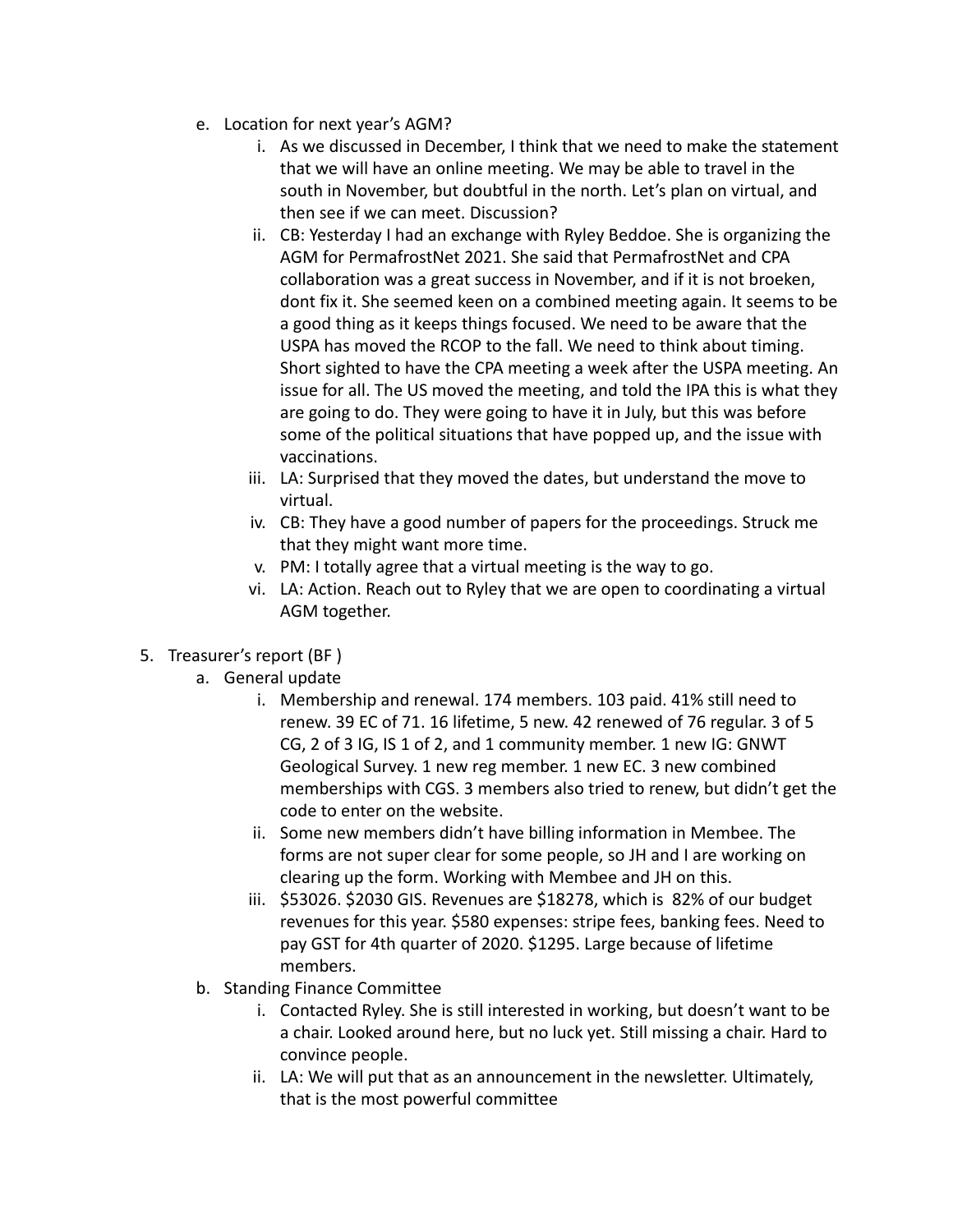- iii. CB: Do you have an EC?
- iv. BF: No
- v. CB: I have few ideas and I'll send them to you
- vi. LA: Only challenge with the lifetime members, they will not generate revenue. We need to figure out what to do with the money from lifetime members.
- vii. BF: For sure. we are not going to get the \$7500 next year.
- viii. LA: ICOP2024 will soon know on your door asking for seed money.
- c. LA: Questions?
- d. CB: Totally unheard of for a new organization to have a report like this. Well done. Gives so much confidence in this organization. A very solid foundation at this stage.
- e. LA: Shows that it really was needed. Great to see.
- f. JH: One of CB's new masters students might be a good member of the committee.
- g. CB: I agree! Many EC don't imagine that their talents are recognized or valuable. Our job to help them. When they are invited, they are honoured
- 6. Secretary's report (PM)
	- a. General update.
		- i. I've migrated accounts for new members of the Board. A few hiccups, but seems to be OK
		- ii. I've set up a shared drive for the new Permafrost Terminology Action Group, and made Toni in charge of it.
		- iii. Not much else to report
		- iv. Action: post minutes from 2020
	- b. Standing Membership Committee
		- i. Set up and a good diversity on the committee. In Phil's court now, and I will support his work.
	- c. KK: I have an idea from Mark Kronk at GNWT Infrastructure. He said, I want to be involved, but not sure how. would be great to have him on a committee, but he is busy. How to get them involved, but not overload them. We could set up some sort of membership that would include lifetime northerns, and northern organizations, and offer them a 1-2 hour meeting to update them on what we have been doing, and what they see our role being. The membership committee could look into this.
	- d. PM: Great idea. Please propose to Phil B.
	- e. KK: Action: will do this
	- f. CB: Seems to me that something like a northern council that advises the board or the president about this sort of thing. You can either do this on a formal or informal basis. You could create this and test it for a few years, and then maybe formalize this later on. An informal thing is probably better to get participation in. KK, is this a way to go?
	- g. KK: Yes, something like that. I like the idea of trying it for a year, and seeing how things unfold.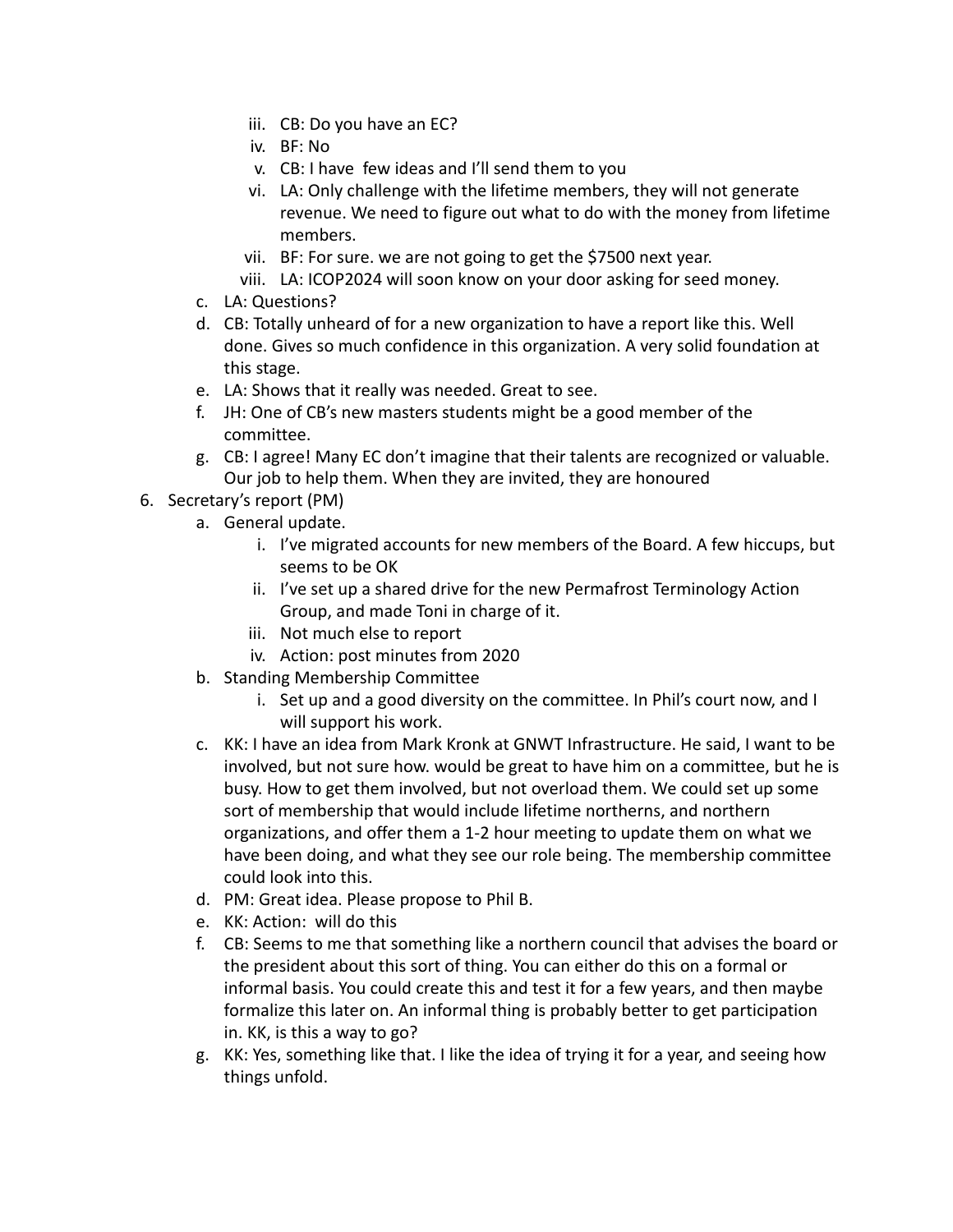- h. CB: You have to give the people some things to think about and chew on. Need to seek advice, and formulate a question for them to think about.
- i. KK: Those questions could be framed around challenges in the upcoming years.
- j. LA: Not clear yet what Mark meant. I'm not sure about his hesitation.
- k. KK: He said he's thinking about this, but just not sure about the best way forward. I'll have a conversation with him.
- l. LA: I'm asking, because we may not be clear yet about why you want to be a CPA member. Ultimately as a CPA member you don't have to do anything. There are different aspects that we need to consider. We need to get that input from members in the north.
- 7. Communications director report (JH)
	- a. General update
		- i. At a standstill. I don't have access to everything yet. Need to access membee, and then will be more engaged
	- b. Standing Dissemination Committee
		- i. No chair yet. I've contacted those interested in the committee. Does anybody have any ideas for people who could get involved.
		- ii. LA: Names? Maybe we can twist arms.
		- iii. JHL: Gives a list of names
		- iv. CB: Do we have Heather Brooks on any committee?
		- v. LA: No, but we need to keep her close
		- vi. CB: Chantal Lemieux who works with Guy dore. She is not in CPA, but I'll reach out to her, and ask her. She is full time, and in the engineering side. And very well plugged into the Quebec scene. I'll CC you on the note. If she joins, it will help us achieve our targets. We need someone in engineering at Laval to help drum up support.
		- vii. LA: I need to go back to Jean Cote. And get him to join.
		- viii. PM: JH, please feel free to just reach out to any member of the Association and invite them to join.
		- ix. BF: There is an up-to-date membership list on the shared drive.
		- x. LA: Important to get access to social media accounts from AR. We need to get our correspondences out again. and get access to MailChip.
		- xi. JH: I have access to it, but haven't used it yet.
		- xii. LA: You have been posting jobs. Greg Siemens has passed me a job,and PermafrostNet has posted a job from the Yukon. The lead times are short.
		- xiii. XK: (Joined meeting).
		- xiv. CB: Kumari should discuss this with Mr Kronk. There have been these jobs advertised. When you are looking for scientists, there is no reserve of scientists. They are all working. New people coming through need time. It is not a discussion that the CPA can have, but the advisory committee can have. How do we deal with this time scale issue? The systems work at different time scales. When there are short time lines, it is difficult to get interest. People like me would really like to help to handle the situation.
		- xv. JS: (Joined meeting).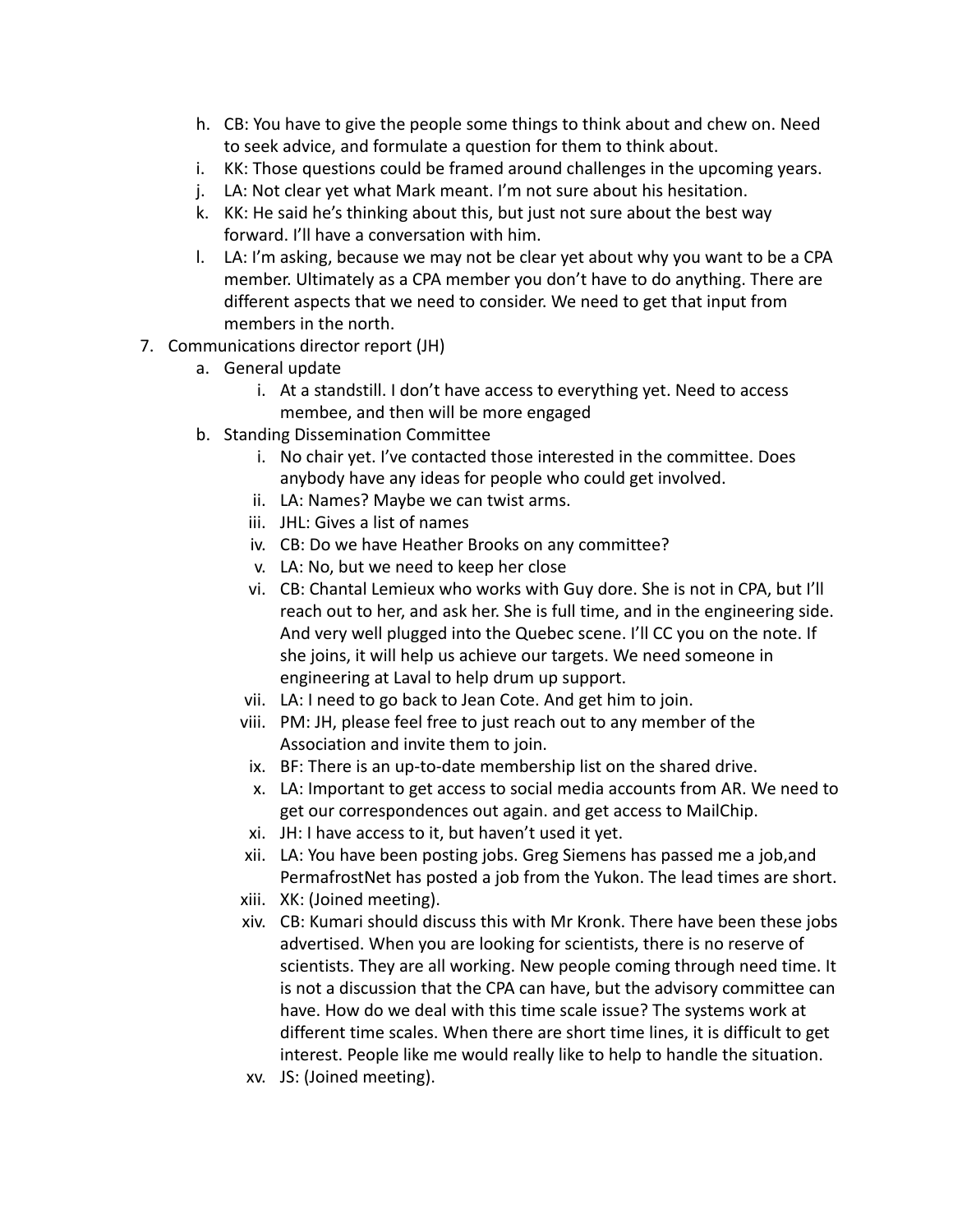- xvi. LA: Seems to be a disconnect between HR and the needs of the department. Seasonality affects hiring. HR is not familiar with the lack of people. They are hard to locate on a short time frame.
- c. JH: If anybody has things that they want posted, please let us know.
- d. LA: Are we putting profiles into the newsletter?
- e. JH: I'll set up another meeting with AR, to see if she has anything, and also get a few more
- f. CB: Important to have a profile of Kumari as she will become the next President.
- 8. Early Career representative report (XK)
	- a. General update
		- i. XK: Sent an email earlier to the board with a proposal. I talked with AL about it. We selected some people from CPA, IPA, and CPA. What are your thoughts?
		- ii. LA: Thanks. The one point that I wanted to add. Michael Krautblatter reached out to me and next Monday we have a quick call. He wants to present his idea about the IPA webinars. It seems like there are 2 parallel series, and we need to see if we can combine them. CB, any more detail?
		- iii. CB: Happy to hear that you are in contact. Hoped that this would have taken place some time ago. We should aim to have 1 series. XK is the opening shot in the negotiation. It gives everyone something to talk about.
		- iv. LA: will share with Miahael and Thomas Ingeman-Nielsen. I read it that the CPA is the chair, and dominant. My personal view is that the Chair being CPA is very strategic and important. The CPA is way ahead of any other organization in capacity. We have a high functionality. We have very clear representation from the north, which is important. And we have a balance of science and engineering. IPA lacks this. Important to have CPA in the chair. Important thing is to have presentations that everyone will appreciate. We will watch as this proposal evolves. Thanks XK.
		- v. XK: Thank you.
		- vi. LA: I will talk with Cathy Wilson, new president of USPA about this. Happy to have the first draft. I expect changes to it, but lets us make the rules a bit.
		- vii. JH: I know Michael discussed this at the IPA meeting last month.
		- viii. CB: The webinars will be presentations. Then there is the whole question of instruction and education, but that is a different question. XK is proposing a series of presentations.
		- ix. LA: Any other comments about this proposal?
		- x. KK: When are we to get this going? A time frame for comments?
		- xi. LA: I have a meeting on Monday, and will pass comments back to the board before we dive too deep into this.
		- xii. CB: I think that we can guarantee that if it is to be delivered on, the CPA is the organization to do it.
		- xiii. LA: XK did a good job last year, and collaborating with other groups will help us increase the pool of presenters.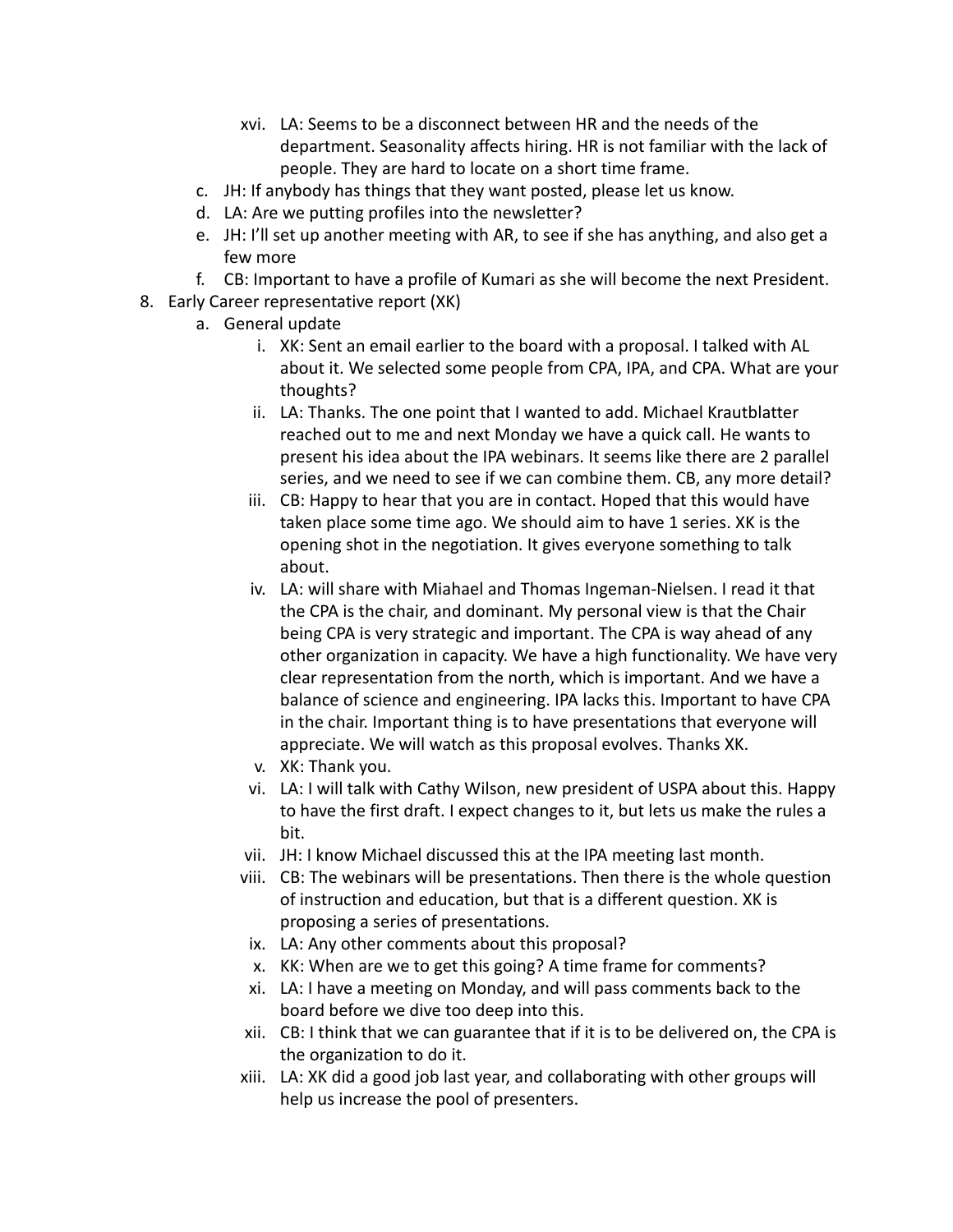- xiv. PM: Possible to distribute ideas for the presentations? To the board or a technical committee?
- xv. LA: A good comment. May have to go that way. In 2020 we reached out, but now that we have a larger pool, we can open it up to people who want to present. The speaker selection committee will take care of this, XK, is that what you were thinking?
- xvi. XK: Yes
- xvii. CB: PM, point about proposals is good, because we need to know that we have good presentations. It would be very helpful to the committee. It would help to locate new speakers, and that the committee can make an appeal for suggestions.
- xviii. LA: Any other comments?
- xix. None
- 9. President-elect report (KK)
	- a. Update Action Groups
		- i. General update
			- 1. Not much to report on the general update.
			- 2. I'm set up in G-suite.
			- 3. I reached out to those who are interested in the Standing Linkages Committee, and I will finalize it soon, but so far it looks to be a well rounded committee.
			- 4. LA: I got an email from Stephan Gruber this morning, and he suggests that someone from PermafrostNet be on the committee. Should it be Ex-officio, and do we just ask them to suggest someone? Do we want a specific person or just someone from the organization? Great to link them.
			- 5. KK: A good idea. Keep it a soft association.
		- ii. LA: AL has sent round a proposal to the Board for the Permafrost Terminology Action Group. No cost, and the Board approved the action group via email. Good to support such activities, and if we need to help provide funding we can draft letters of support.
		- iii. KK: The NWT Climate Change program may be able to help.
		- iv. LA: The PCF, and Mike Brown, have had a lot of recent developments. We meet weekly to get things going. Now we have the PCF intervention roadmap. A Speakers series of 4 different dialogs. The group is reaching out to individuals to get the dialog going. On March 4th will be the 1st workshop, and to set the stage. Ted Shurr is invited to speak, Candis Callison on links to indegenous knowledge. Thomas Homer-Dixon. Kerry Bowman, and his topic is the precautionary principle. Reaching out to a broader group of speakers. The second is on avoiding permafrost thaw. The 3rd is on potential interventions regarding emissions from permafrost thaw. The 4th is the closing dialog. The idea is that these workshops will be recorded, and these will be used to generate a roadmap.
		- v. PM: Is there a mechanism to oversee the work of the committee and follow the Strategic Plan that we now have in place?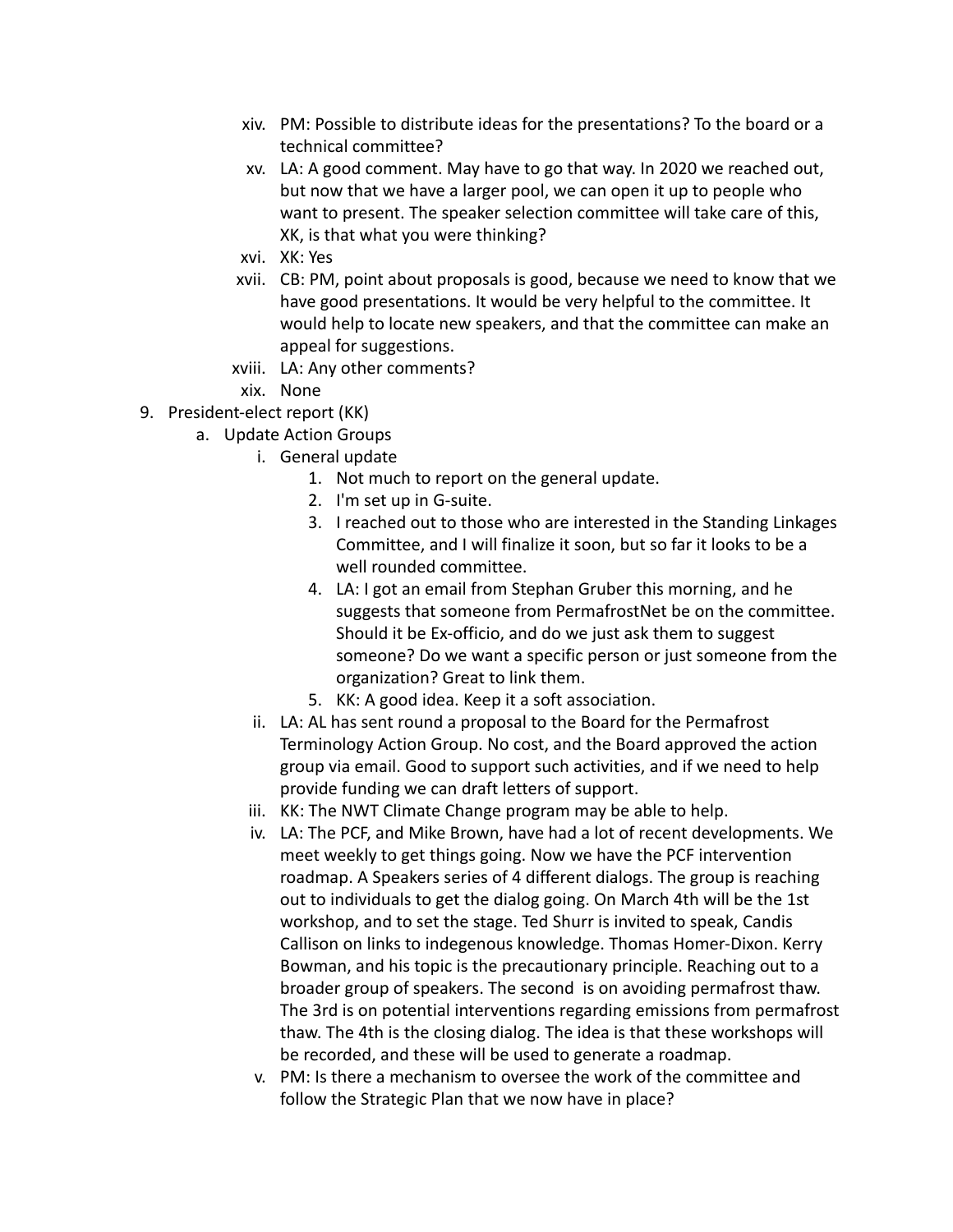- vi. LA: Having the committees is a part of the Strategic Plan. I think that we are following the Strategic Plan. As far as following the metrics, I think that the board member who is responsible for reporting the metrics to the board. Those metrics will come from the board member responsible for a standing committee.
- vii. LA: Any questions on the PCF Action group?
- viii. None.
- ix. LA: We will see how that goes. From the CPA, Duane Froes and Sam Gangnon are involved.
- b. Update from AL to restart process to set up charitable arm?
	- i. KK: I have not talked to AL about his yet.
- c. Standing Linkages Committee
	- i. Addressed above
- 10. Any other business
	- a. PDM:Post office box/registered address
		- i. PDM: Our address is going to be changed. We need to think about this.
		- ii. PDM: We also need to change the board members when we file our annual return..
		- iii. LA: We need a fixed address. How much does a fixed mailbox cost? it should be near a board member.'
		- iv. KK: should be Ottawa or Yellownife.
		- v. LA: Between the 2 universities and the GSC, probably Ottawa.
		- vi. PDM: I will set up a mailbox in Ottawa, and then we can forward mail anywhere.
	- b. LA: Awards: Who is responsible for that? We have the Charles Harris Award. We need to find someone. I'll reach out to Toni about this. We also need an engineering award. I'm working on helping to create an engineering award. Any thoughts?
	- c. CB: The one thing that I remember, is that you need a pot of money to draw on. If there is a Charitable Arm of the CPA that gives tax receipts, Ed will go round to Don Hayley's buddies and make an endowment to keep this going. The tax receipt is the incentive. We need the charitable arm for this to be sustainable on a long term basis.
	- d. LA: That is exactly why Toni was pushing to get this going. Just don't want us to forget about this.
	- e. BF: We have money in our reserve. We could use this. What is our plan? We have \$37000.
	- f. LA: One idea of the reserve, is to run a full conference without having any additional income. That is the idea of the reserve, in case there is a failure of any income. We have money because we didn't run a conference, but it is up to us how to use it. If we have sufficient reserves, we could use some to fund an award. Just planting the seed.
	- g. LA: We will continue this discussion at the next meeting.
	- h. CB: 2 comments: 2022 AGM, I did follow up with Adrian Hill at NND in Mayo. Enthusiastic. We should also involve the Tetlit Gwich'in, and those involved in the